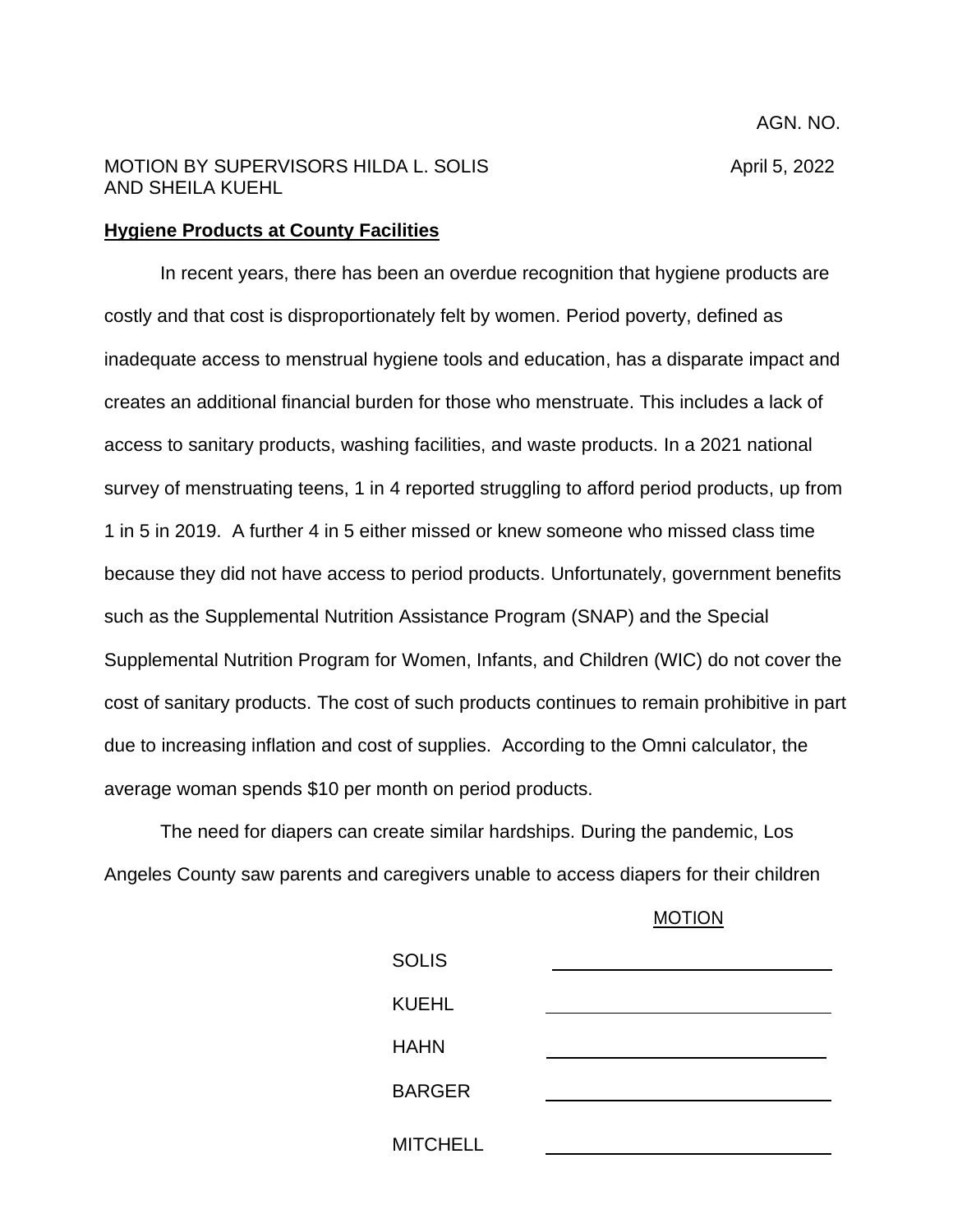and, despite there being an adequate supply now, the financial burden remains due to these rising costs. Diaper manufacturers cited the increase in price of raw materials, shipping costs, and the need to offset inflation as reasons for this increase. Even prior to this, low-income families were spending approximately \$1,000 a year on diapers, or around 14% of their after-tax income.

Women's rights advocates are advocating up and down the state and across the nation to provide residents with free menstrual products. Their work led to an unprecedented move where, beginning next school year, grades 6 to 12, community colleges, California State universities, and Universities of California, must provide students with free feminine hygiene products. And thanks to the leadership of the California Legislature and Governor Gavin Newsom, there is no sales tax for children's diapers and feminine hygiene products for the next two years. And now, the City of Los Angeles will be piloting a program to offer feminine hygiene products at select City libraries – welcomed news.

Los Angeles County should follow suit and do more by providing free feminine hygiene products and diapers at certain venues where parents and children frequent. As Los Angeles County opens its facilities to the public following the recent COVID-19 surge, it is an opportune time to move this forward.

## **WE THEREFORE MOVE** that the Board of Supervisors:

1. Direct the Chief Executive Office, partnering with the County Library, Department of Parks & Recreation, Department of Public Social Services, County cultural venues and museums, and relevant stakeholders, to report back in 60 days on implementation of a